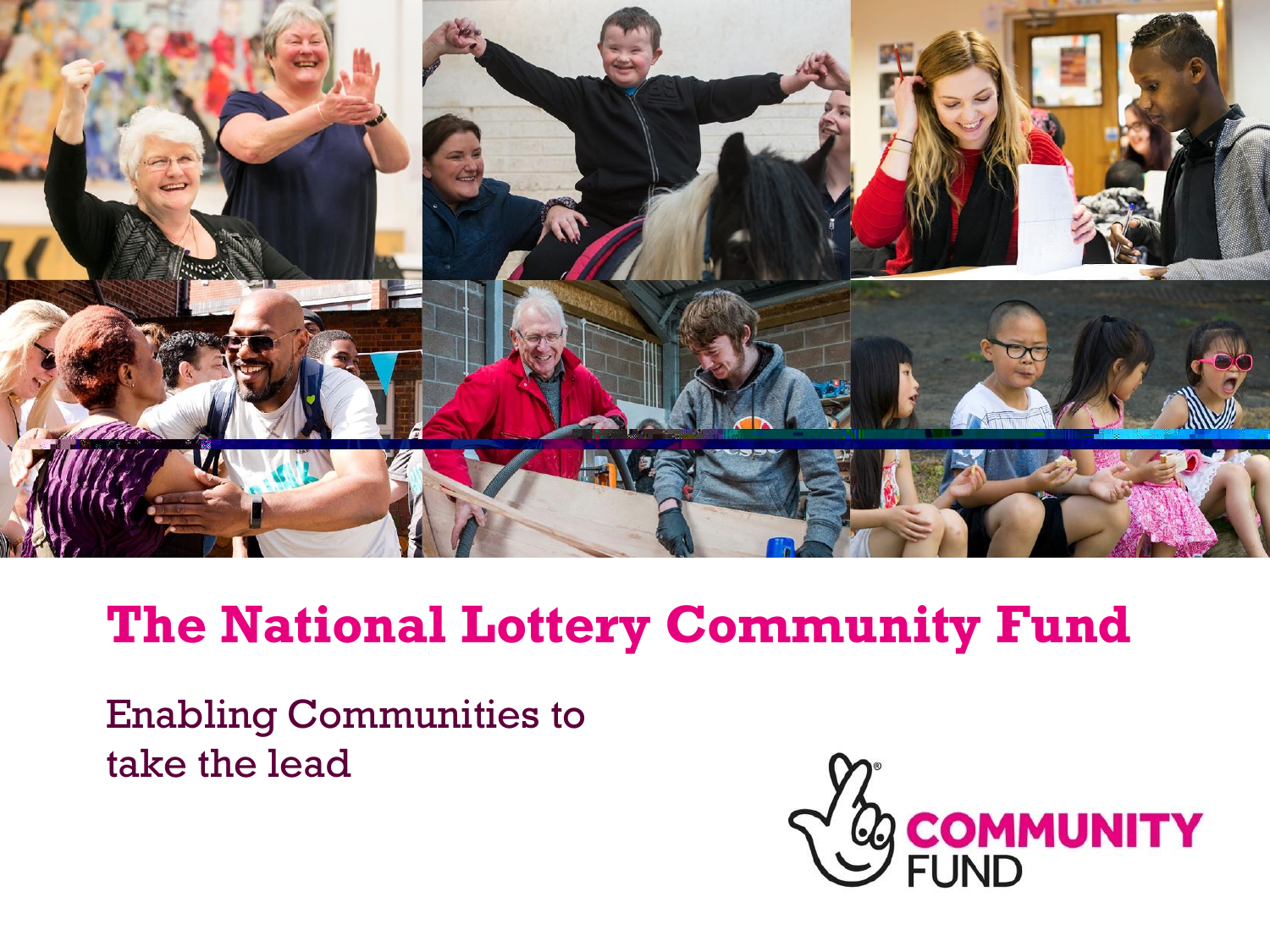**Your local Team Maxine Murray Funding Officer – North London (Haringey and Barnet)**

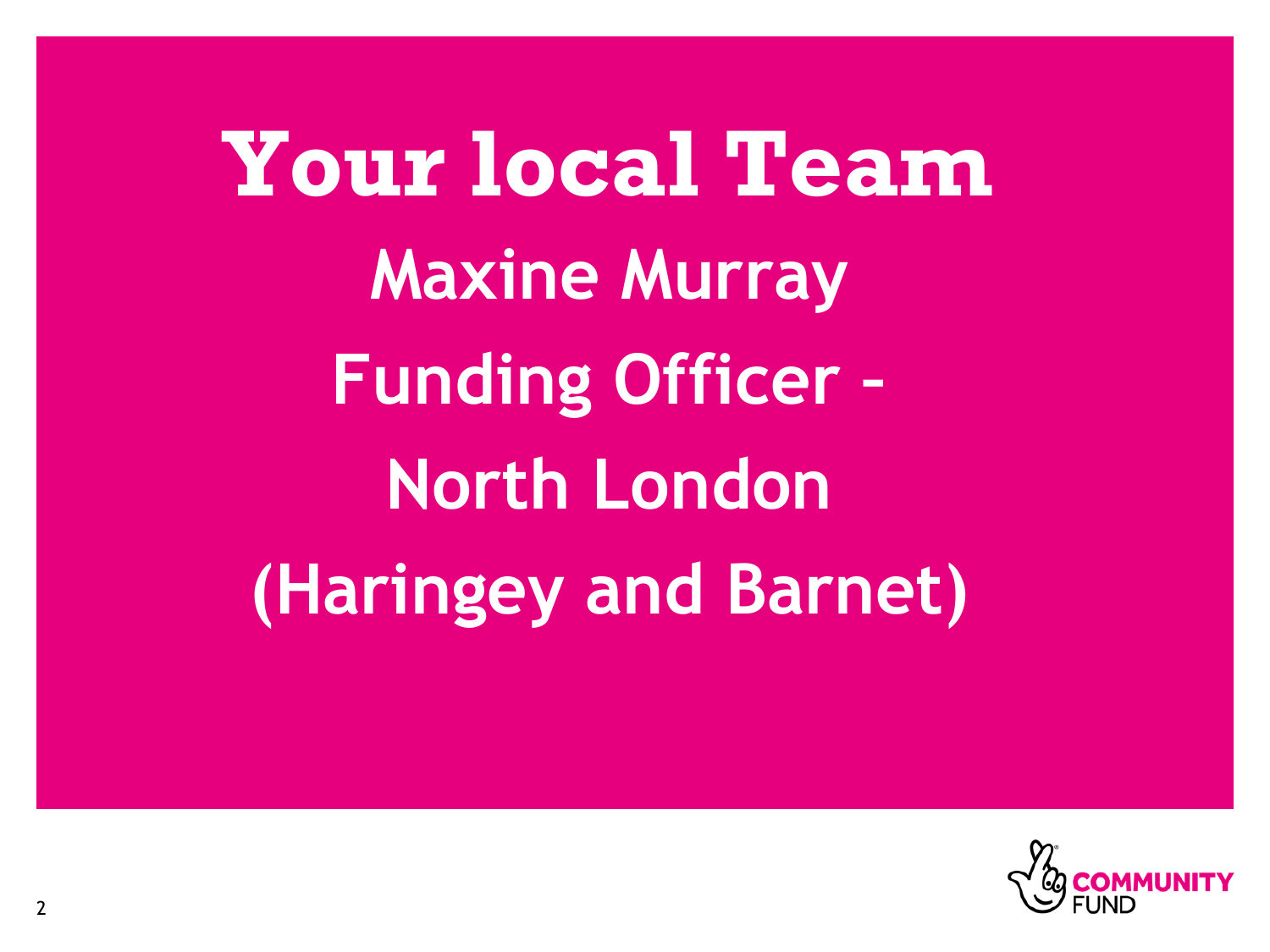# **Our Funding in England**

❖**The National Lottery Community Fund (formerly known as The Big Lottery Fund) is the largest community funder in the UK, and one of twelve distributors of money raised by National Lottery Players.**

❖**Most of our grants go to local charities, run by volunteers, and whether the grant is for £500, or £5m, our funding is used by communities to support amazing projects led by local people.**

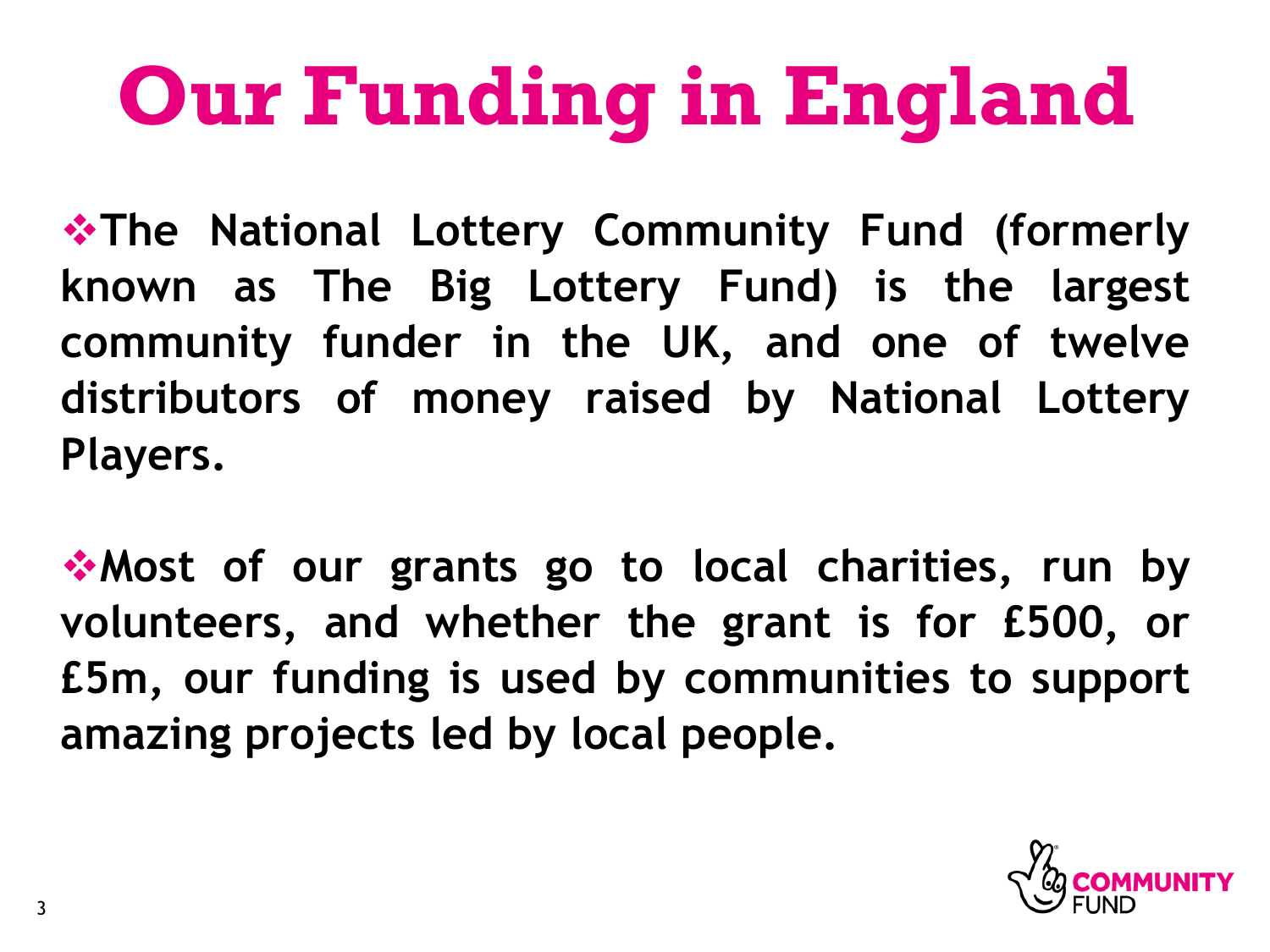

**Dawn Austwick, Chief Executive of the National Lottery Community Fund, says**: "Groups and charities use our funding, be it £500 or £500,000, to bring people together, make good things happen and help their communities to thrive. We want to make sure that as many people as possible understand who we are, what we do, and how National Lottery funding could help them make a difference in their community.

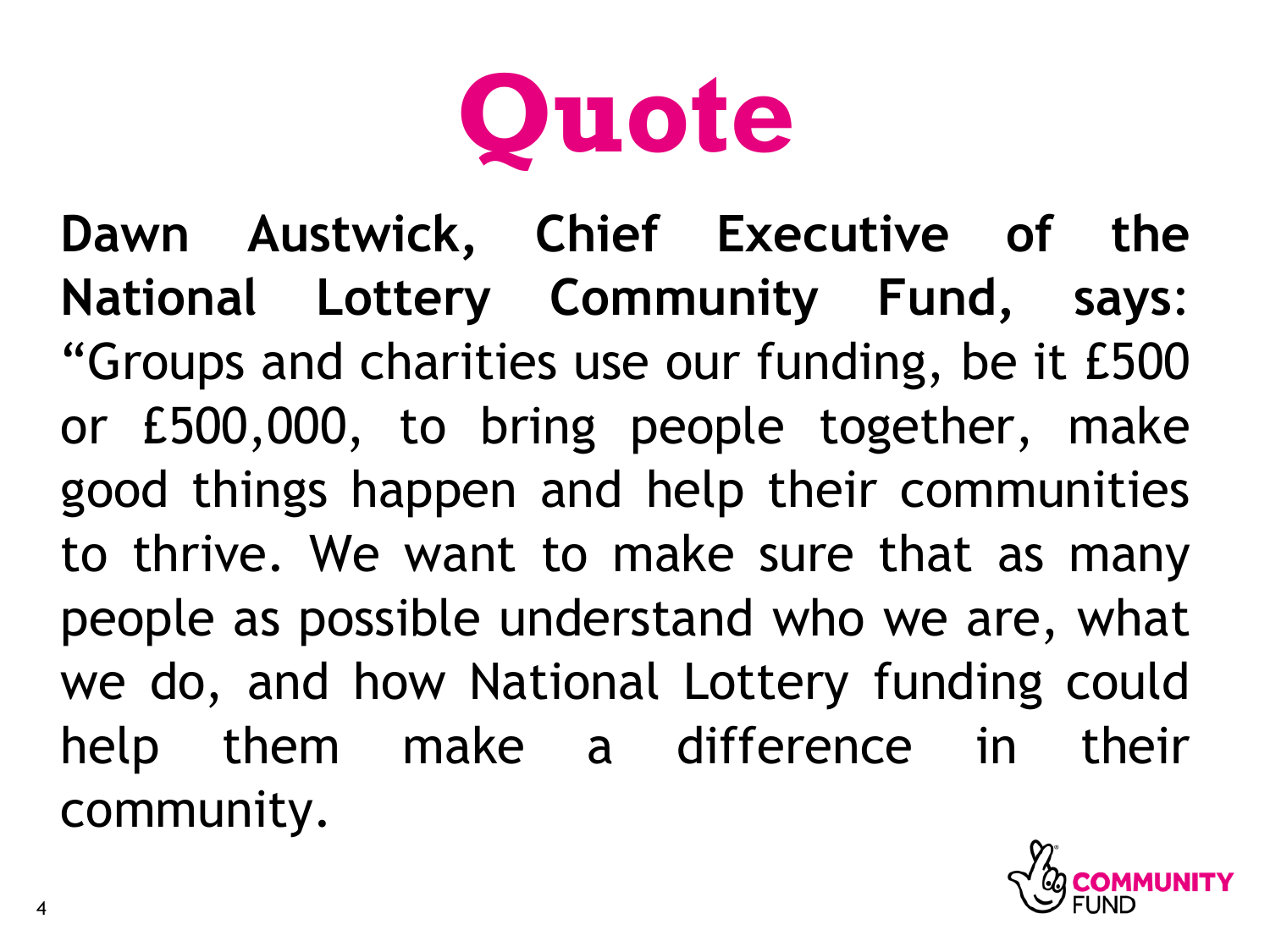# **Our Vision: People in the Lead**



❖**We believe people should be in the lead in improving their lives and communities. Our approach will focus on the skills, assets and energy that people can draw upon and the potential in their ideas.**

❖**We feel that strong, vibrant communities can be built and renewed by the people living in them, making them ready for anything in the face of future opportunities and challenges.**

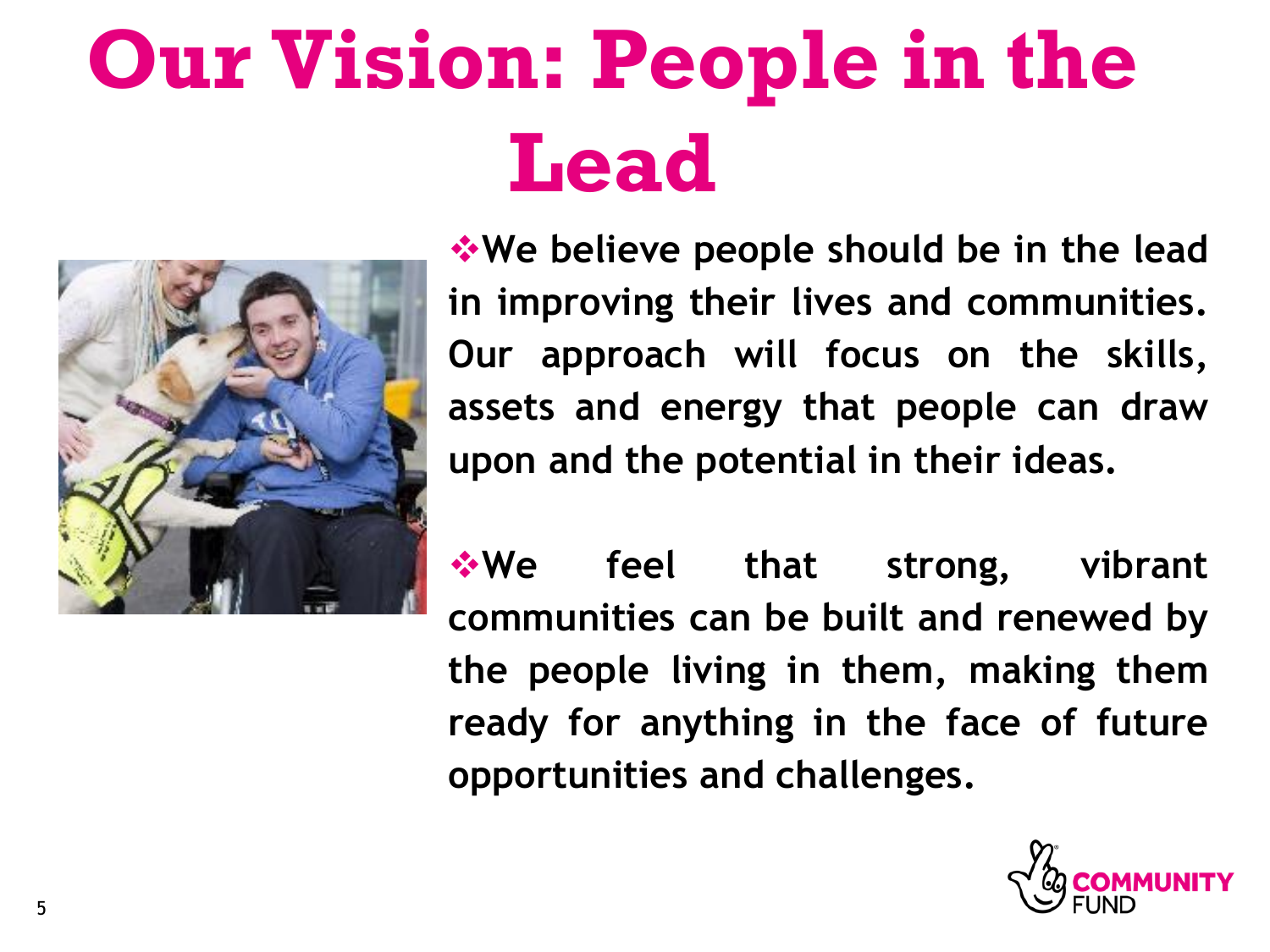## **Big Lottery Fund likes to support organisations who are:**

## ❖**People Led**

•**Meaningfully involving the people you're working with in the development and delivery of your activity.**

## ❖**Strengths based**

•**Making the most of the skills that already exist in communities.**

### ❖**Connected**

•**Understanding what other relevant organisations are doing and developing good working relationships.**

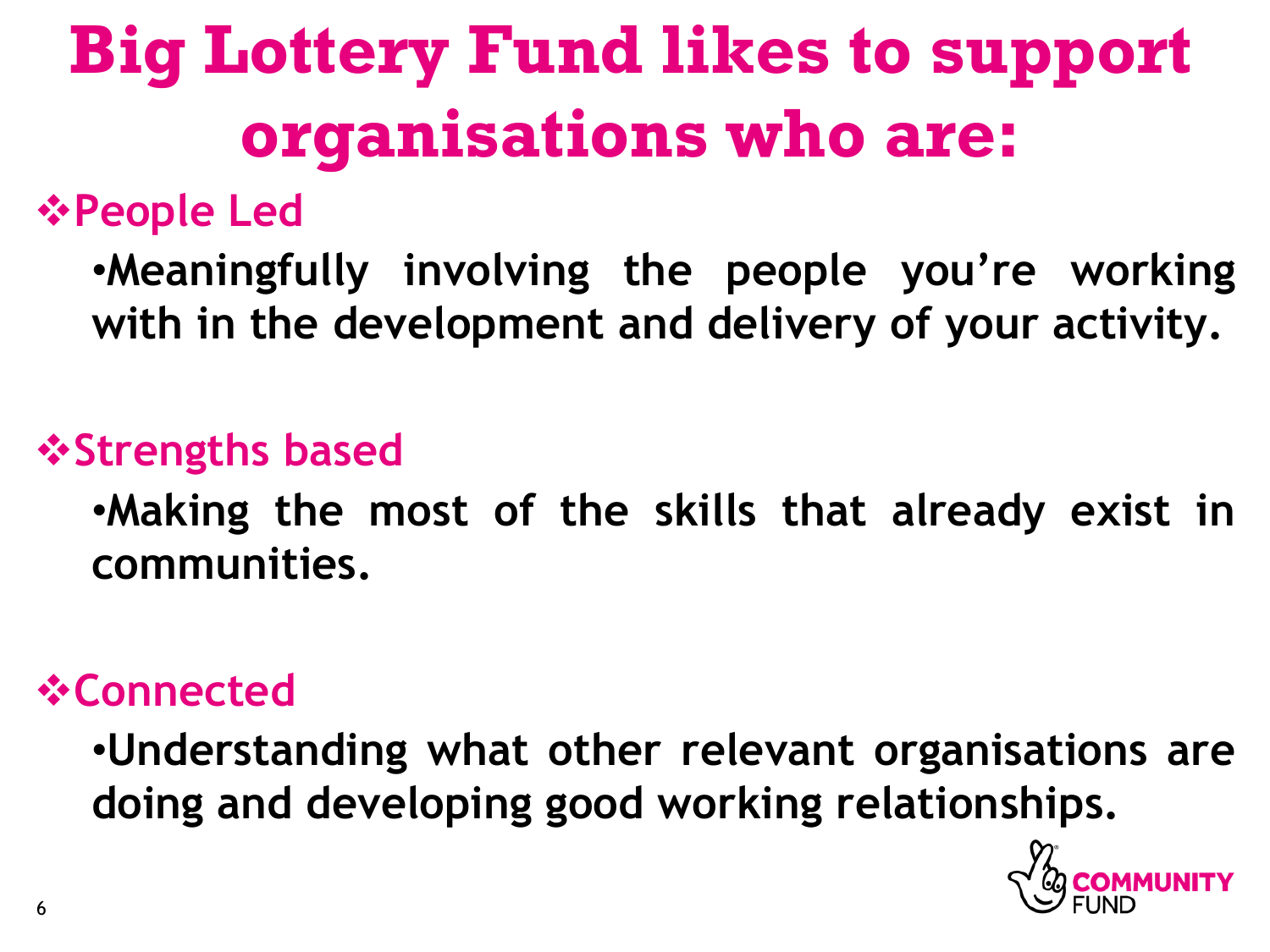# **Our funding priorities**

❖**Stronger relationship**

❖**We support ideas that bring people together, strengthening relationships in and across communities**

❖**Shared and sustainable places and spaces**

❖**We support people to shape and sustain the places that matter to them, like a park, community centre or online network**

### ❖**Early action to prevent problems and tackle**

#### **disadvantage**

❖**We support activity that empowers people to fulfil their potential, working to address problems at the earliest possible stage**

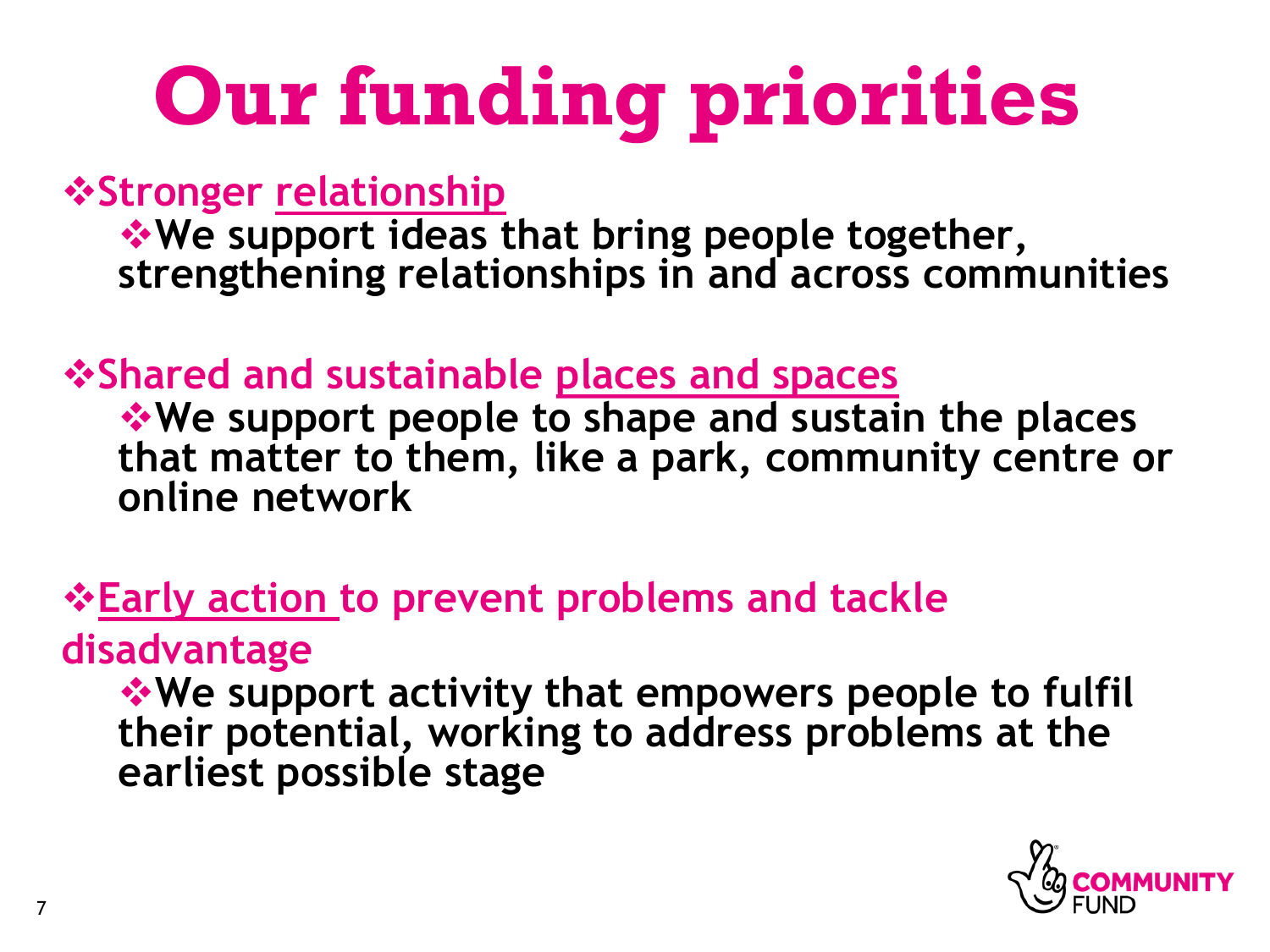## **Our Funding in England**

**We give out money in three ways:**

- **£300 - £10,000 through National Lottery Awards for All**
- **Over £10,000 through new Reaching Communities**
- **Over £10,000 for people to work together through Partnerships**

#### **Under £10,000**

**National Lottery Awards for All: our most popular** 

**funding stream, providing a quick and simple way to get small Lottery grants of between £300 and £10,000.**

#### **Over £10,000**

**Reaching Communities: Flexible funding over £10,000 for up to five years to organisations in England who want to take action on the issues that matter to people and communities.**

**Partnerships: Through our Partnerships funding, we make grants over £10,000 for organisations which work together with a shared set of goals and values.**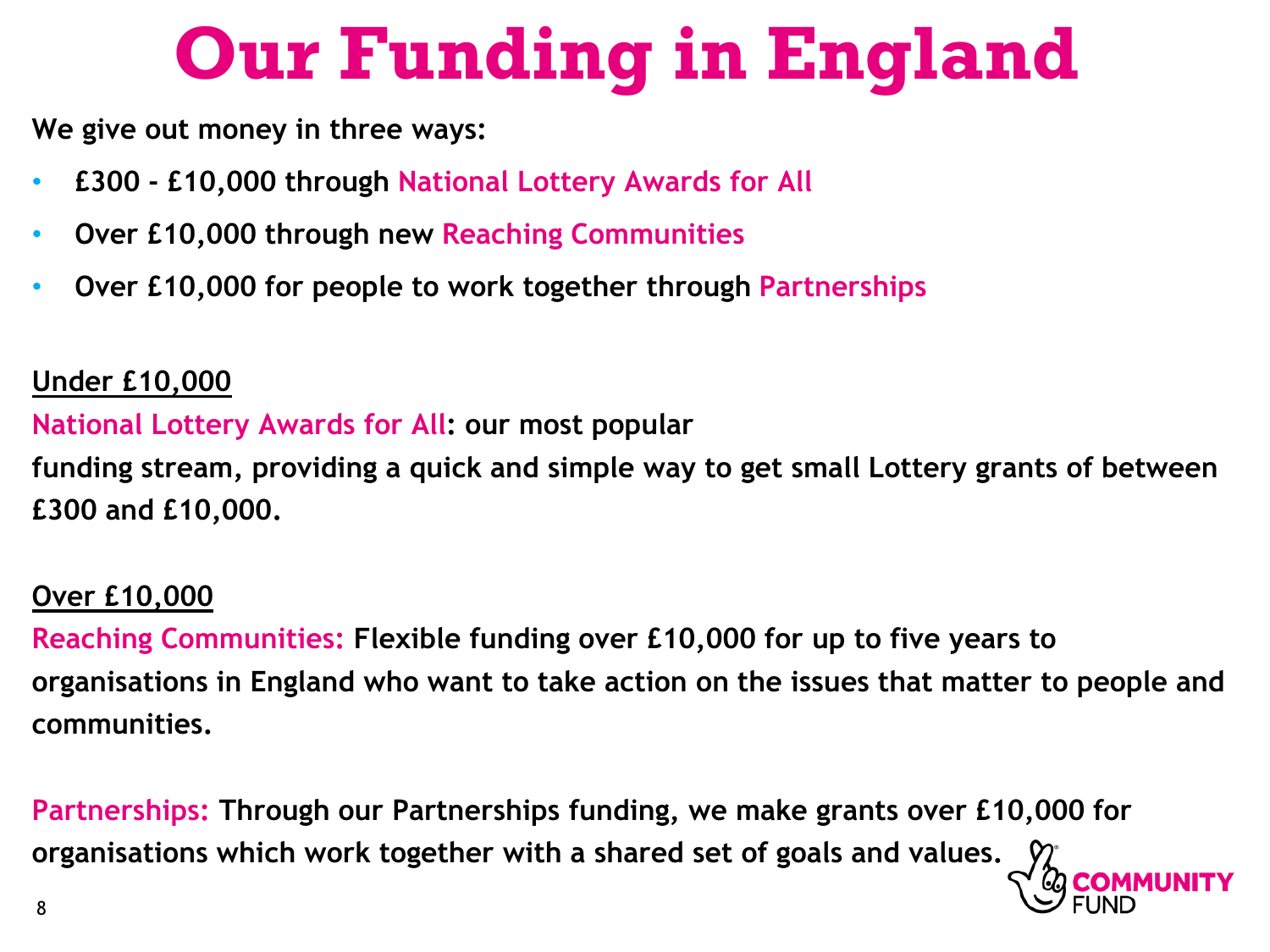**Who can apply**

- ❖**voluntary and community organisation**
- ❖**registered charity or charitable incorporated organisation (CIO)**

❖**group of organisations, as long as they are led by a voluntary and community organisation**

❖**school**

❖**statutory body (including** *local authorities***, town, parish or community council)**

❖**not for profit company including companies limited by guarantee and Community Interest Companies with two or more directors** 

#### **We cannot accept applications from**

- ❖**individuals**
- ❖**sole traders**
- ❖**organisations based outside the UK**
- ❖**anyone who is applying on behalf of another organisation**

❖**organisations that are aimed at generating profits primarily for private distribution**

❖**organisations without at least two unconnected\* people on the board or committee**

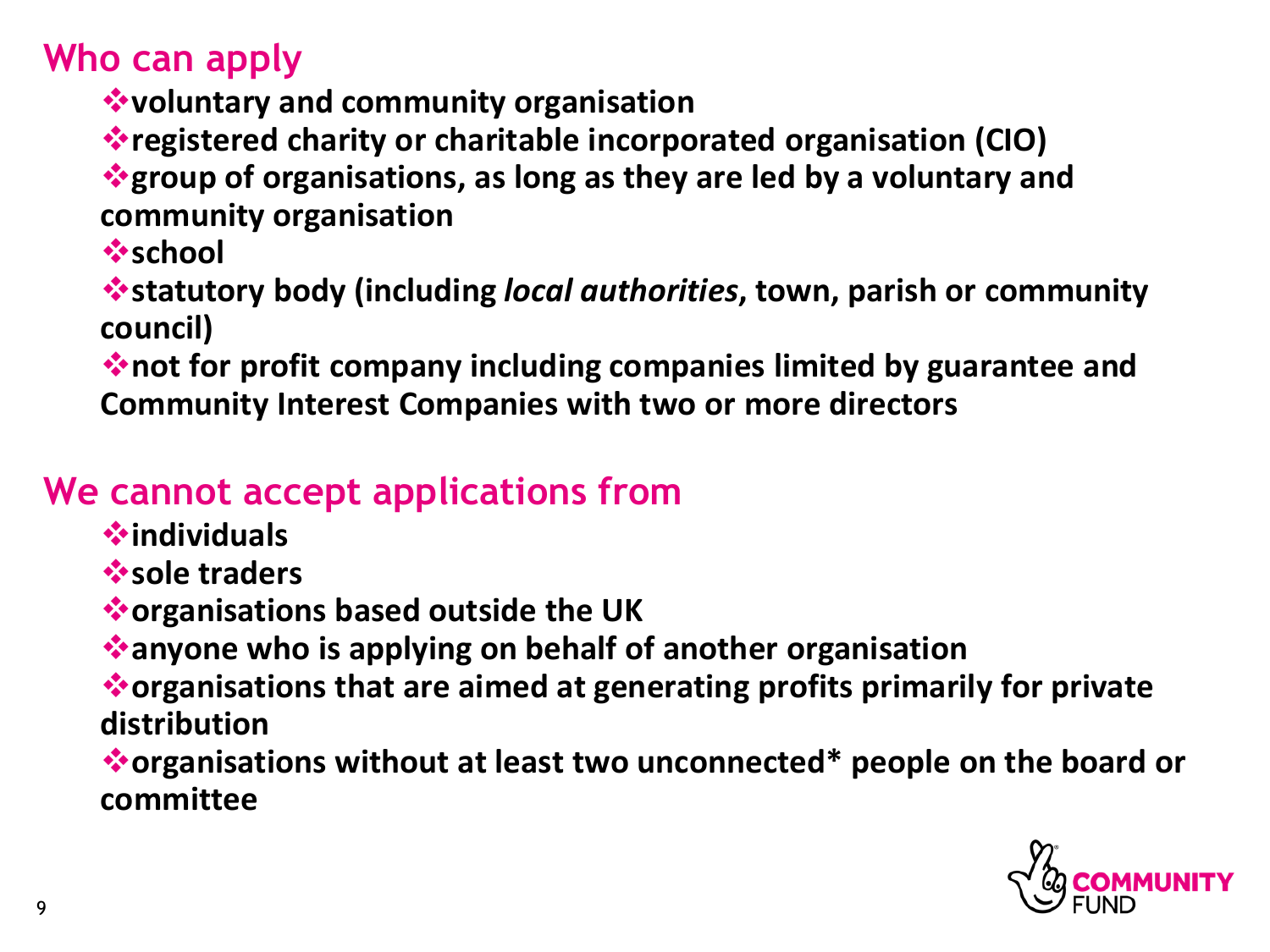**We can fund:** ❖**staff salaries** ❖**project activities** ❖**running costs** ❖**small scale refurbishment** ❖**equipment**  ❖**organisational development**

**We can't fund:**

❖**activities that replace government funding** ❖**political or religious activities** ❖**profit-making activities for private gain retrospective costs**

❖**loan repayments**

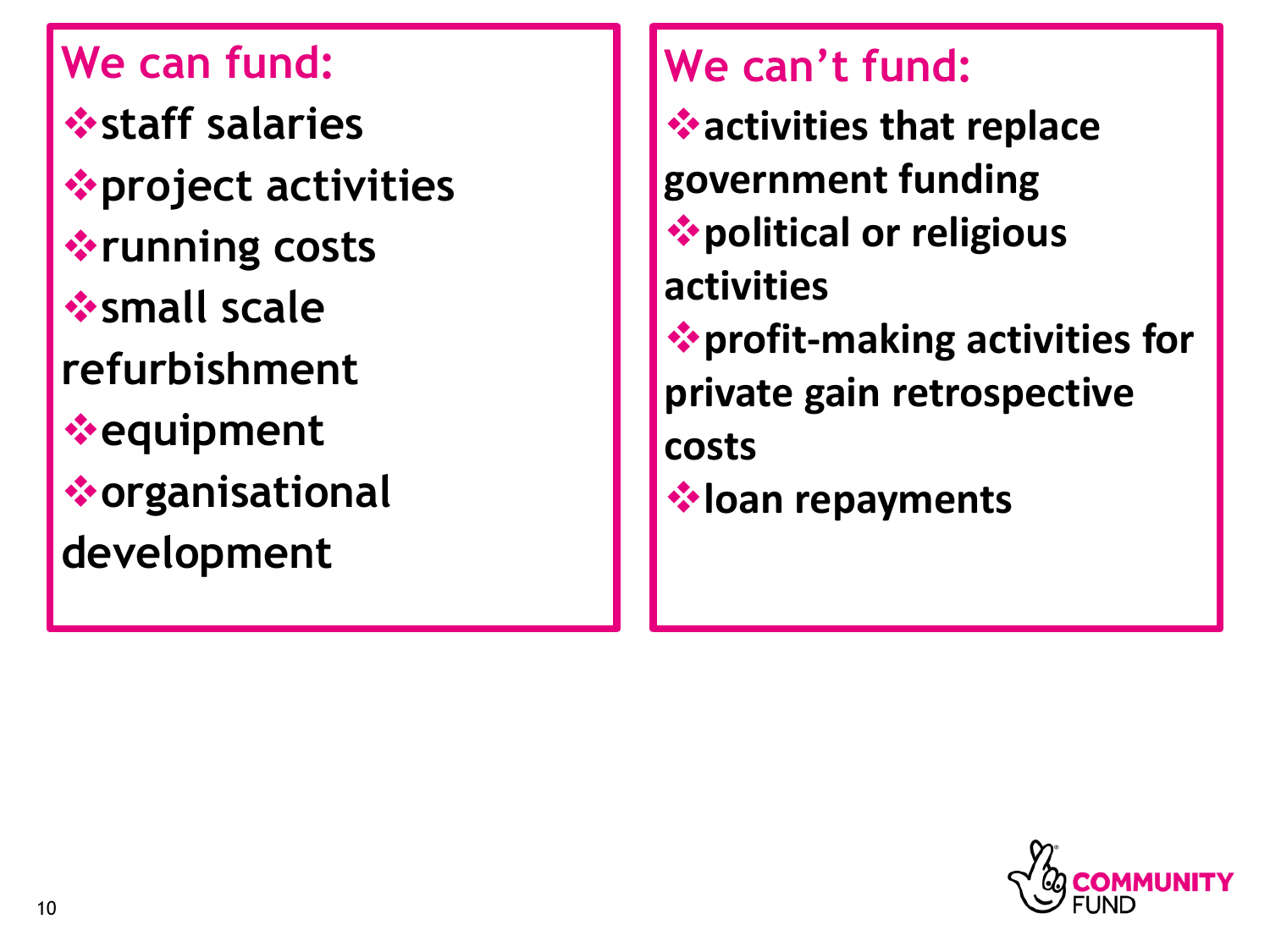## **The Application Journey**



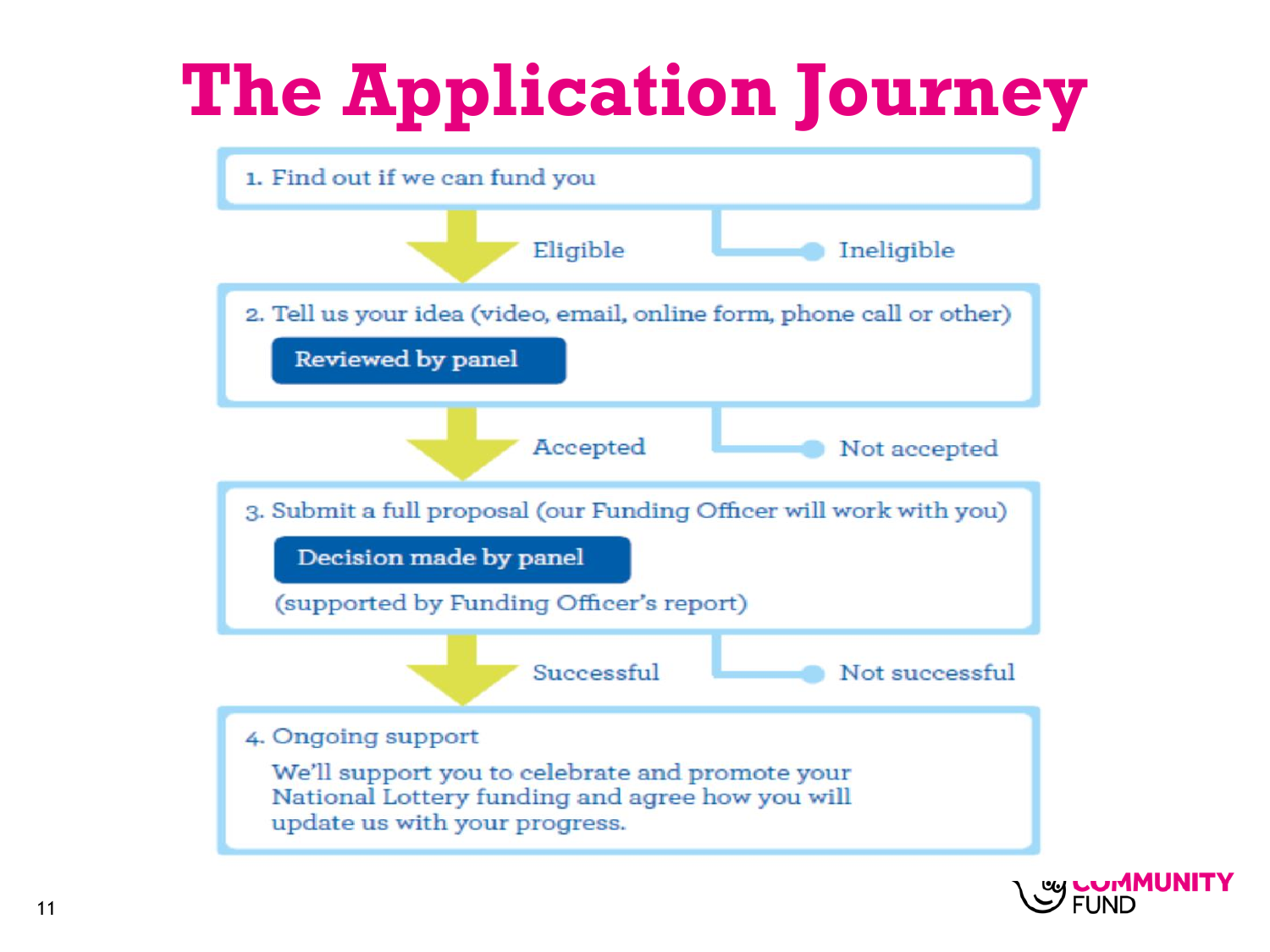## **Your idea**

- ❖**what you want to do and why**
- ❖**what difference you think your idea will make**
- ❖**how people and communities are involved with your project**
- ❖**the background to your organisation**
- ❖**the length of your project budget and how much funding you'll need from us**
- ❖**How your idea fits in with other activities**